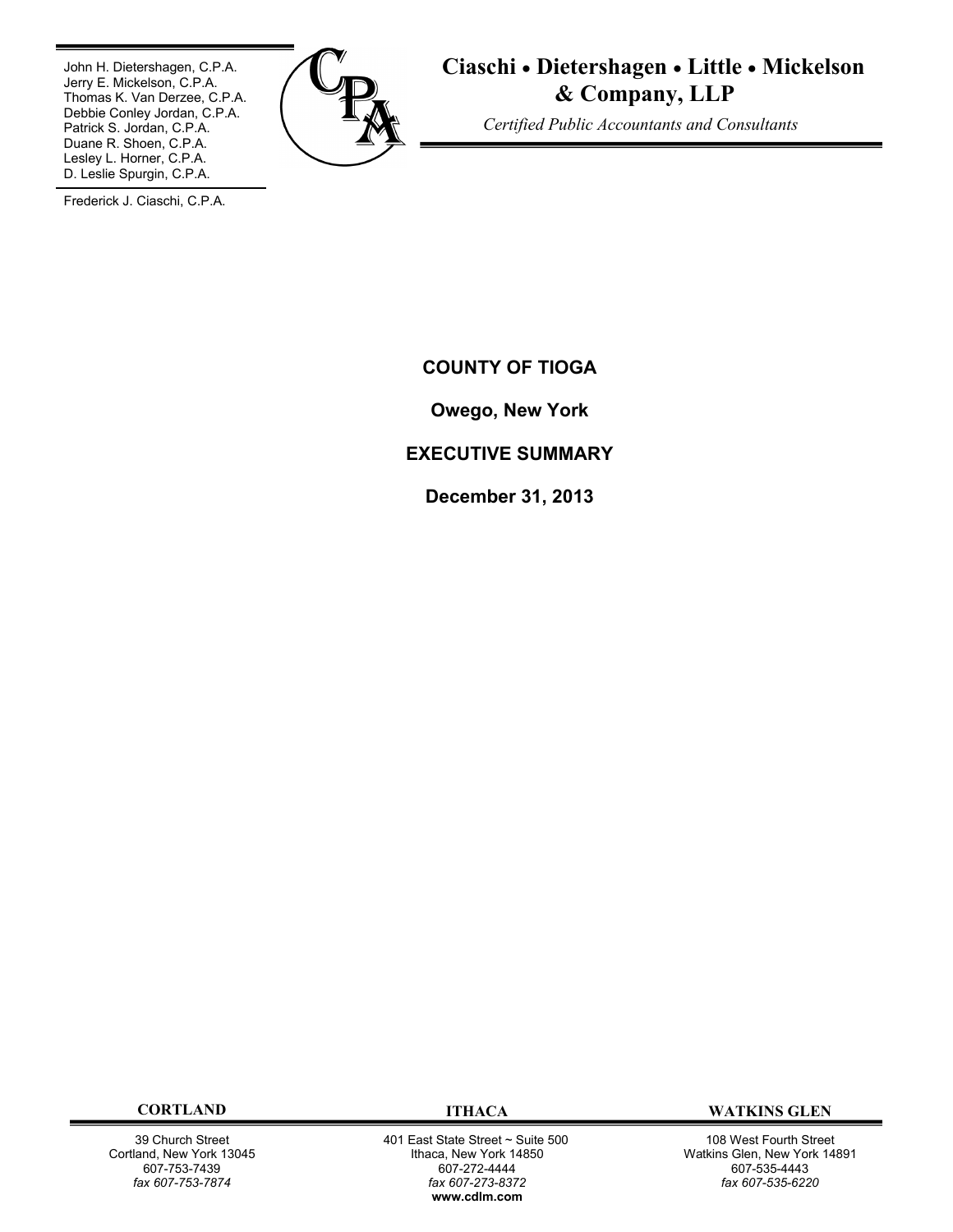## COUNTY OF TIOGA

## EXECUTIVE SUMMARY OF 2013 AUDIT REPORT AND FINDINGS

## **Basic Financial Statements Description of Report and Findings**

Independent Auditor's Report on Basic Financial Statements

Independent Auditor's Report on Supplemental Financial Information

Report on Internal Control Over Financial Reporting and on Compliance and Other Matters Based on an Audit of Financial Statements Performed in Accordance with *Government Auditing Standards*

**Unmodified opinion** on the County of Tioga's (the County's) financial statements for the year ended December 31, 2013.

**Unmodified report** on supplemental financial information in relation to primary audit report.

Reports on the County's internal control over financial reporting based on the auditor's understanding of the internal control structure and assessment of control risk obtained as part of the audit of the basic financial statements. This report identified **one significant deficiency and no material weaknesses in internal control.**

Report on the County's compliance with laws and regulations that may have a direct and material effect on the financial statements. This report identified **no material instances of noncompliance.**

Management Comment Letter Letter Letter of comments dated September 8, 2014 discusses three items.

## **Single Audit (OMB A-133) Report Description of Report and Findings**

Independent Auditor's Report on Compliance for Each Major Program and on Internal Control Over Compliance required by OMB Circular A-133

Report on Schedule of Expenditures of Federal Awards

Communication with Those Charged with Goverance at the Conclusion of the Audit

Report on 1) the County's internal control structure policies and procedures used in administering federal award programs; 2) compliance with general requirements of the County's federal awards; and 3) compliance with specific requirements applicable to its major federal award programs. This report identified **no instances of noncompliance and no material weaknesses.**

**Unmodified report** on the Schedule of Expenditures of Federal Awards supplemental information in relation to the primary audit report. Federal expenditures amounted to \$12,759,816.

A letter that specifically addresses certain required communications to the Legislature in accordance with professional standards - there were **no comments of concern** to be reported regarding the following:

- Qualitative Aspects of Accounting Practices
- Difficulties Encountered in Performing the Audit
- Corrected and Uncorrected Misstatements
- Disagreements with Management
- Management Representations
- Management Consultations with Other Independent **Accountants**
- Other Audit Findings or Issues
- Other Matters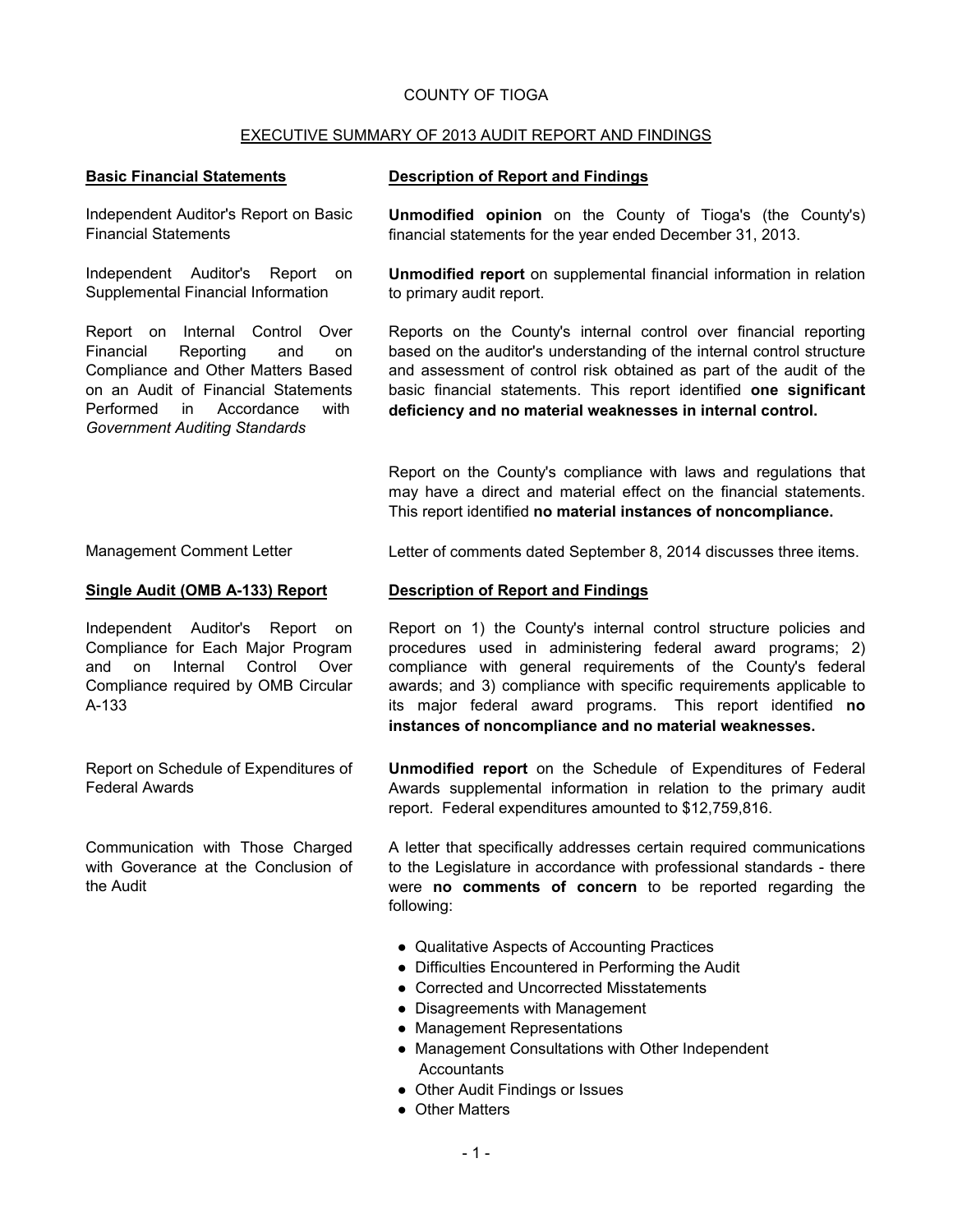# COUNTY OF TIOGA

# 5 YEAR FINANCIAL STATEMENT ANALYSIS

| <b>GENERAL FUND</b>                                        | 12/31/13         |    | 12/31/12   |      | 12/31/11   |    | 12/31/10   |     | 12/31/09   |
|------------------------------------------------------------|------------------|----|------------|------|------------|----|------------|-----|------------|
| <b>ASSETS</b>                                              |                  |    |            |      |            |    |            |     |            |
| Cash and investments                                       | \$<br>11,675,314 | \$ | 10,972,716 | -\$  | 13,173,961 | \$ | 11,153,897 | -\$ | 7,495,821  |
| Taxes receivable                                           | 6,254,643        |    | 7,124,699  |      | 5,900,648  |    | 5,382,910  |     | 5,450,979  |
| Due from state and federal                                 | 5,452,958        |    | 7,683,603  |      | 5,407,426  |    | 6,625,293  |     | 5,135,001  |
| Other receivables                                          | 792,221          |    | 872,561    |      | 675,863    |    | 187,813    |     | 389,992    |
| Prepaid expenses                                           | 1,379,495        |    | 781,314    |      | 677,957    |    | 499,385    |     | 303,257    |
| Due from other governments                                 | $-0-$            |    | 25,640     |      | $-0-$      |    | 27,490     |     | 317,629    |
| Due from other funds                                       | 346,556          |    | 529,964    |      | 369,452    |    | 2,150,239  |     | 3,183,228  |
| <b>Total Assets</b>                                        | \$<br>25,901,187 | S  | 27,990,497 | S    | 26,205,307 | S  | 26,027,027 | S.  | 22,275,907 |
| <b>LIABILITIES AND DEFERRED INFLOWS OF RESOURCES</b>       |                  |    |            |      |            |    |            |     |            |
| Accounts payable and accruals                              | \$<br>2,431,351  | \$ | 2,184,705  | - \$ | 2,136,631  | \$ | 2,336,103  | -\$ | 2,614,134  |
| Due to other governments                                   | 4,405,529        |    | 6,294,390  |      | 5,136,504  |    | 5,064,472  |     | 5,672,512  |
| Due to other funds                                         | 1,808,234        |    | 3,190,052  |      | 3,436,484  |    | 304,023    |     | 1,386,457  |
| Deferred revenue                                           | 956,016          |    | 840,740    |      | 980,582    |    | 555,379    |     | 114,894    |
| Deferred inflows of resources                              | 2,031,514        |    | 1,957,440  |      | 1,745,533  |    | 1,726,978  |     | 1,865,384  |
| <b>Total Liabilities and Deferred Inflows of Resources</b> | 11,632,644       |    | 14,467,327 |      | 13,435,734 |    | 9,986,955  |     | 11,653,381 |
| <b>FUND BALANCES</b>                                       |                  |    |            |      |            |    |            |     |            |
| Nonspendable                                               | 1,379,495        |    | 781,314    |      | 677,957    |    | 499,385    |     | 303,257    |
| Restricted                                                 | 486,834          |    | 475,097    |      | 441,851    |    | 375,965    |     | 669,955    |
| Assigned                                                   | 1,887,753        |    | 3,753,013  |      | 6,464,067  |    | 5,463,742  |     | 4,344,900  |
| Unassigned                                                 | 10,514,461       |    | 8,513,746  |      | 5,185,698  |    | 9,700,980  |     | 5,304,414  |
| <b>Total Fund Balances</b>                                 | 14,268,543       |    | 13,523,170 |      | 12,769,573 |    | 16,040,072 |     | 10,622,526 |
| Total Liabilities and Deferred Inflows of Resources,       |                  |    |            |      |            |    |            |     |            |
| and Fund Balances                                          | \$<br>25,901,187 | \$ | 27,990,497 | \$   | 26,205,307 | \$ | 26,027,027 | \$  | 22,275,907 |

Note: Abstracted from audited financials - See audit reports for complete information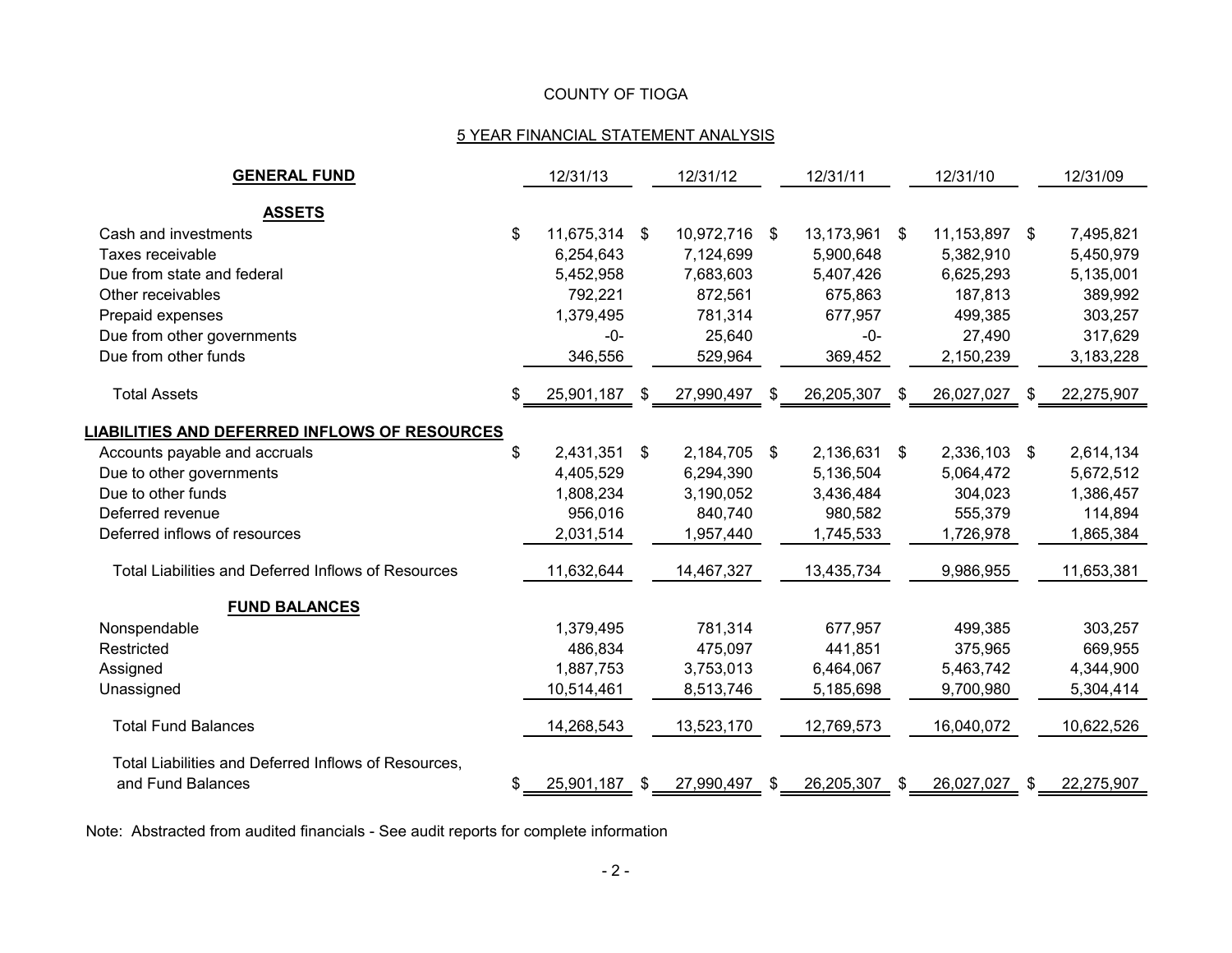# (CONTINUED) COUNTY OF TIOGA 5 YEAR FINANCIAL STATEMENT ANALYSIS

|                                       |    | 12/31/13    |    | 12/31/12      | 12/31/11               |    | 12/31/10      |    | 12/31/09    |
|---------------------------------------|----|-------------|----|---------------|------------------------|----|---------------|----|-------------|
| <b>REVENUES</b>                       |    |             |    |               |                        |    |               |    |             |
| Real property taxes and tax items     | \$ | 23,947,541  | \$ | 22,831,313    | \$<br>22,569,265       | \$ | 22,479,665 \$ |    | 20,620,771  |
| Nonproperty tax items                 |    | 18,823,090  |    | 19,778,733    | 18,573,837             |    | 16,858,161    |    | 16,865,711  |
| Departmental income                   |    | 7,195,471   |    | 7,243,322     | 6,583,679              |    | 8,221,866     |    | 8,306,344   |
| Intergovernmental charges             |    | 516,905     |    | 725,519       | 479,682                |    | 704,385       |    | 579,018     |
| Use of money and property             |    | 61,913      |    | 83,659        | 223,481                |    | 102,965       |    | 87,658      |
| Fines and forfeitures                 |    | 99,364      |    | 121,401       | 116,642                |    | 117,600       |    | 141,813     |
| Other                                 |    | 331,431     |    | 372,429       | 579,616                |    | 452,311       |    | 328,578     |
| State sources                         |    | 8,810,869   |    | 10,025,619    | 9,194,566              |    | 9,137,655     |    | 9,700,304   |
| Federal sources                       |    | 8,028,295   |    | 7,786,462     | 6,801,319              |    | 9,043,633     |    | 8,410,117   |
| <b>Total Revenues</b>                 |    | 67,814,879  |    | 68,968,457    | 65,122,087             |    | 67,118,241    |    | 65,040,314  |
| <b>EXPENDITURES</b>                   |    |             |    |               |                        |    |               |    |             |
| General governmental support          |    | 10,331,288  |    | 10,461,164    | 10,062,138             |    | 9,471,874     |    | 9,888,484   |
| Education                             |    | 4,269,886   |    | 4,164,315     | 4,405,340              |    | 4,494,316     |    | 5,191,138   |
| Public safety                         |    | 7,268,216   |    | 7,132,224     | 6,740,298              |    | 6,868,533     |    | 6,401,237   |
| Public health                         |    | 6,008,829   |    | 6,700,779     | 7,094,388              |    | 7,092,383     |    | 7,324,576   |
| Transportation                        |    | 987,387     |    | 813,822       | 869,717                |    | 1,072,579     |    | 630,986     |
| Economic assistance and opportunity   |    | 20,746,825  |    | 21,058,883    | 20,270,319             |    | 19,879,247    |    | 20,342,519  |
| Culture and recreation                |    | 285,172     |    | 322,207       | 223,387                |    | 229,476       |    | 232,827     |
| Home and community service            |    | 702,591     |    | 632,540       | 608,096                |    | 605,536       |    | 657,064     |
| Employee benefits                     |    | 12,176,498  |    | 11,787,400    | 11,125,587             |    | 10,089,514    |    | 8,678,869   |
| Debt service (principal and interest) |    | 1,654,580   |    | 1,694,739     | 1,341,163              |    | 874,600       |    | 862,138     |
| <b>Total Expenditures</b>             |    | 64,431,272  |    | 64,768,073    | 62,740,433             |    | 60,678,058    |    | 60,209,838  |
| <b>Excess of Revenues</b>             |    | 3,383,607   |    | 4,200,384     | 2,381,654              |    | 6,440,183     |    | 4,830,476   |
| Transfers (out)                       |    | (2,638,234) |    | (3, 446, 787) | (5,652,153)            |    | (1,022,637)   |    | (5,099,572) |
| Net Change in Fund Balance            | \$ | 745,373     | \$ | 753,597       | \$<br>$(3,270,499)$ \$ |    | 5,417,546     | \$ | (269,096)   |
| Restatement                           | S. | -0-         | S. | -0-           | \$<br>-0-              | S. | -0-           | S. | (404, 963)  |

Note: Abstracted from audited financials - See audit reports for complete information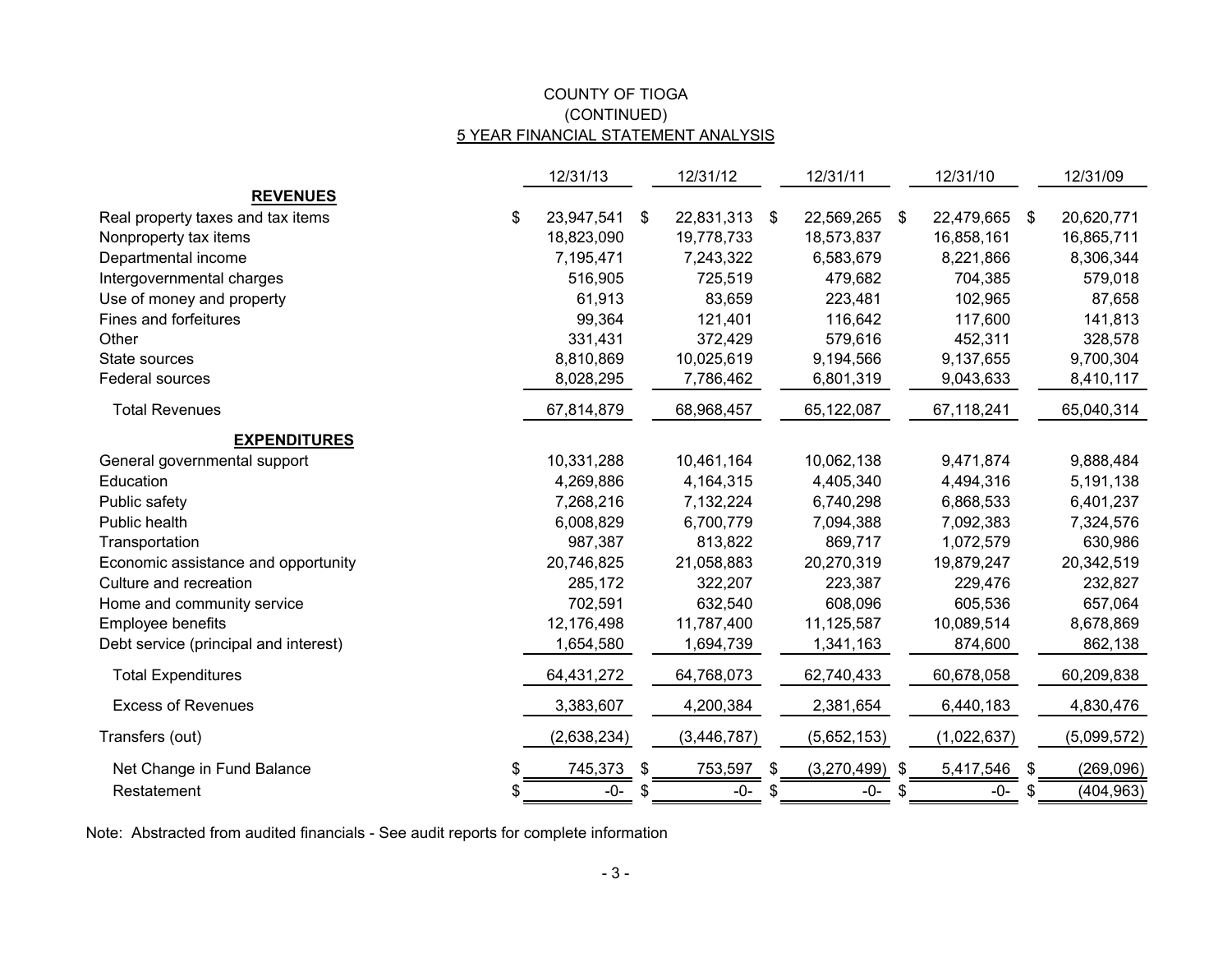# COUNTY OF TIOGA (CONTINUED) 5 YEAR FINANCIAL STATEMENT ANALYSIS

|                                   | 12/31/13  | 12/31/12 | 12/31/11  |  | 12/31/10   | 12/31/09  |           |
|-----------------------------------|-----------|----------|-----------|--|------------|-----------|-----------|
| <b>EXPENDITURES AND TRANSFERS</b> |           |          |           |  |            |           |           |
| IN OTHER FUNDS                    |           |          |           |  |            |           |           |
| Refuse and Garbage Fund           | 1,203,723 |          | 1.219.529 |  | 1,187,363  | 1.229.018 | 1,240,149 |
| County Road Fund                  | 961,094   |          | ,960,461  |  | 1,984,096  | ,846,969  | ,801,061  |
| Road Machinery Fund               | 689,875   |          | 634,345   |  | 637,672    | 616,333   | 632,046   |
| Special Grant Fund                | 467,590   |          | 1,375,583 |  | 288,918    | 688,571   | 719,869   |
| Capital Projects Funds            | 5,244,341 |          | 5,659,829 |  | 10,487,725 | 6,007,097 | 4,226,178 |

Note: Abstracted from audited financials - See audit reports for complete information